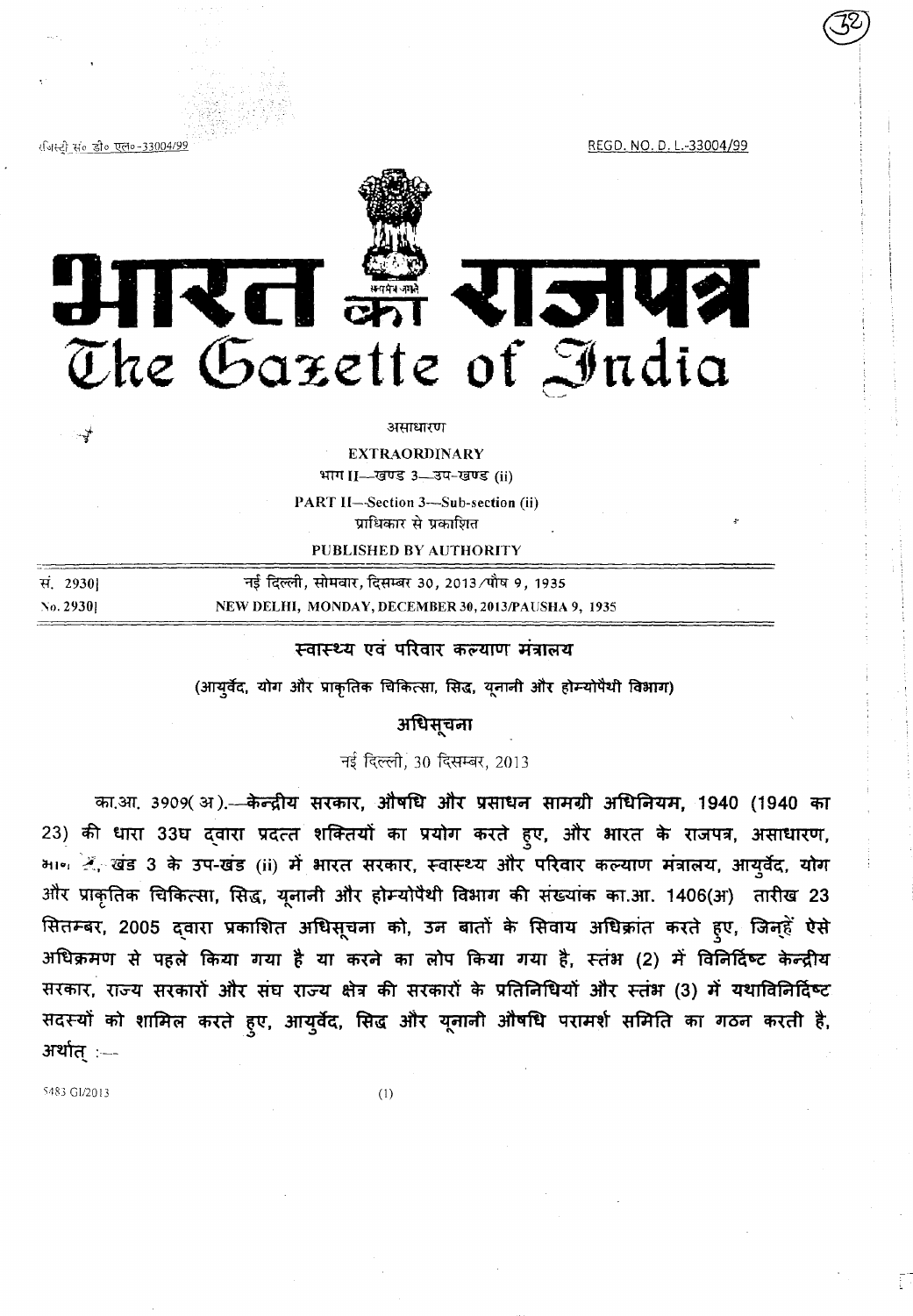सारणी

| सारणी   |                 |                                                                                                                                                                                                        |  |
|---------|-----------------|--------------------------------------------------------------------------------------------------------------------------------------------------------------------------------------------------------|--|
| क्र.सं. | प्रतिनिधि       | सदस्य                                                                                                                                                                                                  |  |
| (1)     | (2)             | (3)                                                                                                                                                                                                    |  |
| 1.      | केन्द्रीय सरकार | संयुक्त सचिव, भारत सरकार, आयुर्वेद, योग और प्राकृतिक चिकित्सा,                                                                                                                                         |  |
|         |                 | यूनानी, सिद्ध और होम्योपैथी विभाग, जो आयुर्वेद, सिद्द और यूनानी<br>ओषधि से व्यवहार करता हो।                                                                                                            |  |
| 2.      | केन्द्रीय सरकार | सलाहकार (आयुर्वेद) या संयुक्त सलाहकार (आयुर्वेद) भारत सरकार,<br>आयुर्वेद, योग और प्राकृतिक चिकित्सा, यूनानी, सिद्ध और होम्योपैथी<br>विभाग, जो औषधि से व्यवहार करता है।                                 |  |
| 3.      | आंध्र प्रदेश    | आयुक्त, आयुर्वेद, योग और प्राकृतिक चिकित्सा, यूनानी, सिद्ध औ<br>होम्योपैथी, आंध्र प्रदेश।                                                                                                              |  |
| 4.      | अरुणाचल प्रदेश  | डॉ. इनया लिंगु, औषधि अनुज्ञापन प्राधिकारी (ए.एस. यू.) स्वास्थ्य और<br>परिवार कल्याण भंत्रालय, अरुंणाचल प्रदेश।                                                                                         |  |
| 5.      | असम             | डॉ. मूनीन चंद्रा, अपर औषधि नियंत्रक, निदेशक, स्वास्थ्य सेवाएं, आसाम<br>सरकार।                                                                                                                          |  |
| 6.      | बिहार           | सचिव, स्वास्थ्य विभाग, बिहार सरकार।                                                                                                                                                                    |  |
| 7.      | छत्तीसगढ़       | डॉ. जी. एस.बदेशा, निदेशक आयुर्वेद, योग और प्राकृतिक चिकित्सा,<br>यूनानी, सिद्ध और होम्योपैथी।                                                                                                          |  |
| 8.      | दिल्ली          | डॉ. निलेश अहजा, उप निदेशक, (भारतीय चिकित्सा पद्धति) भारतीय<br>चिकित्सा पद्धति और होम्योपैथी महानिदेशालय, राष्ट्रीय राजधानी क्षेत्र<br>दिल्ली सरकार।                                                    |  |
| 9.      | गोवा            | निदेशक, (खाद्य और औषधि) २ एवं औषधि नियंत्रण प्रशासन (बाद्<br>स्वास्थ्य विभाग, गोवा सरकार।                                                                                                              |  |
| 10.     | गुजरात          | संयुक्त आयुक्त (आयुर्वेद चिकित्सा) खाद्य एवं औषधि प्रशासन, गुजरात<br>सरकार।                                                                                                                            |  |
| 11.     | हरियाणा         | डॉ. संगीता नेहरा, निदेशक (आयुर्वेद, योग और प्राकृतिक चिकित्सी,<br>यूनानी, सिद्ध और होम्योपैथी) स्वास्थ्य और आयुर्वेद, योग और प्राकृतिक<br>चिकित्सा, यूनानी, सिद्ध तथा होम्योपैथी विभाग, हरियाणा सरकार। |  |
| 12.     | हिमाचल प्रदेश   | निदेशक (आयुर्वेद) आयुर्वेद विभाग, हिमाचल प्रदेश सरकार।                                                                                                                                                 |  |
| 13.     | जम्मू-कश्मीर    | श्री मनोज कुमार द्विवेदी, सचिव, स्वास्थ्य और चिकित्सा शिक्षा वि <sup>श्लाग,</sup><br>जम्मू-कश्मीर सरकार।                                                                                               |  |

 $\overline{\mathcal{L}}$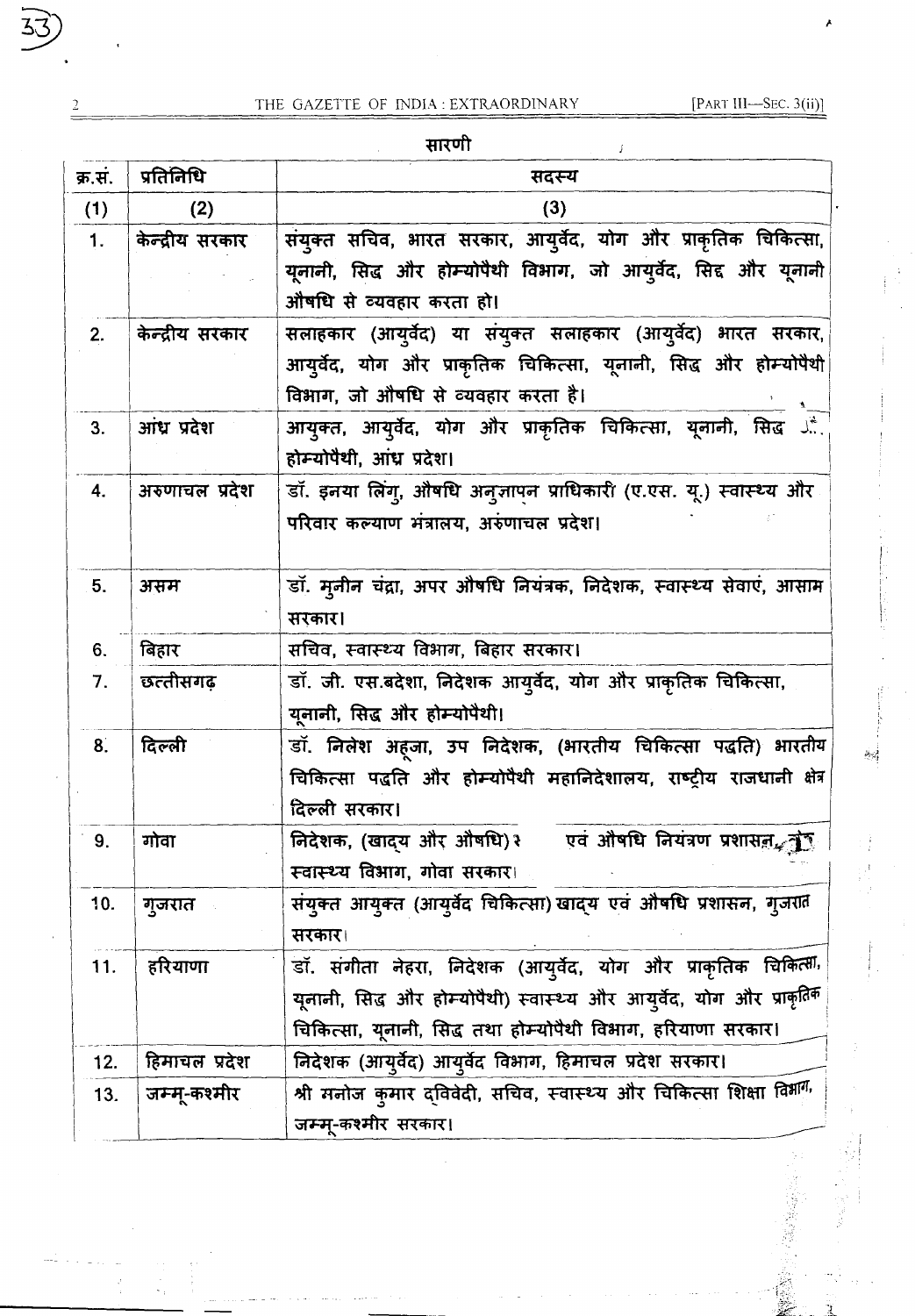Ņ,

भारत का राजपत्र : असाधारण

| 14. | झारखंड      | डॉ. शक्ति नाथ झा, निदेशक (आयुर्वेद, योग और प्राकृतिक चिकित्सा,        |
|-----|-------------|-----------------------------------------------------------------------|
|     |             | यूनानी, सिद्ध और होम्योपैथी) स्वास्थ्य और आयुर्वेद, योग और प्राकृतिक  |
|     |             | चिकित्सा, यूनानी, सिद्ध तथा होम्योपैथी विभाग, झारखंड सरकार।           |
| 15. | कर्नाटक     | औषधि नियंत्रण निदेशक, (आयुर्वेद, योग और प्राकृतिक चिकित्सा, यूनानी,   |
|     |             | सिद्ध और होम्योपैथी कर्नाटक सरकार।                                    |
| 16. | केरल        | डॉ. एन. विमला, उप औषधि नियंत्रक (आयुर्वेद, योग और प्राकृतिक           |
|     |             | चिकित्सा, यूनानी) स्वास्थ्य और परिवार कल्याण (एफ) विभाग, केरल         |
|     |             | सरकार।                                                                |
| 17. | मध्य प्रदेश | श्री प्रवीर कृष्णा, प्रमुख सचिव, आयुर्वेद, योग और प्राकृतिक चिकित्सा, |
| 漢   |             | यूनानी, सिद्ध तथा होम्योपैथी विभाग, मध्य प्रदेश सरकार।                |
| 18. | महाराष्ट्र  | संयुक्त आयुक्त (मुख्यालय) तथा नियंत्रण प्राधिकरण, खादय और औषधि        |
|     |             | प्रशासन, महाराष्ट्र सरकार।                                            |
| 19. | मणिपुर      | डॉ. ए. गुणेश्वर शर्मा, राज्य आयुर्वेद, योग और प्राकृतिक चिकित्सा,     |
|     |             | यूनानी, सिद्ध तथा होम्योपैथी विभाग, मणिपुर सरकार।                     |
| 20. | मेघालय      | सचिव, स्वास्थ्य और परिवार कल्याण विभाग, मेघालय सरकार।                 |
| 21. | मिजोरम      | डॉ. सी. लाल्ल्ंघनेमा, उप निदेशक (आयुर्वेद, योग और प्राकृतिक           |
|     |             | चिकित्सा, यूनानी, सिद्ध तथा होम्योपैथी विभाग), मिजोरम सरकार।          |
| 22. | नागालैंड    | डॉ. खोन् मैरी, चिकित्सा अधिकारी आयुर्वेद, योग और प्राकृतिक चिकित्सा   |
|     |             | (आयूर्वेद) निदेशक स्वास्थ्य और परिवार कल्याण निदेशालय, नागालैंड       |
|     |             | सरकार।                                                                |
| 23. | ओडिशा       | संयुक्त सचिव, राज्य स्वास्थ्य और परिवार कल्याण विभाग, जो आयुर्वेद,    |
|     |             | योग और प्राकृतिक चिकित्सा, यूनानी, सिद्ध तथा होम्योपैथी से व्यवहार    |
|     |             | ग हो, ओडिशा सरकार।                                                    |
| 24. | पंजाब       | ज कमल चौधरी, सचिव स्वास्थ्य-सह-आयुर्वेद आयुक्त, योग और                |
|     |             | प्रो <sub>ट</sub> ातक, यूनानी, सिद्ध तथा होम्चोपैथी, पंजाब सरकार।     |
| 25. | राजस्थान    | निदेशक, आयुर्वेद विभाग, राजस्थान सरकार।                               |
| 26. | सिक्किम     | डॉ. आई. एल. शर्मा, निदेशक स्वास्थ्य सेवाएं (औषधि और प्रसाधन सेल       |
|     |             | का भारसाधक) स्वास्थ्य देखभाल और मानव सेवाएं तथा परिवार कल्याण         |
|     |             | विभाग, सिक्किम सरकार।                                                 |
| 27. | तमिलनाडु    | डॉ. ए. एम. अब्दुल खादर, भारसाधक संयुक्त निदेशक, भारतीय                |
|     |             | चिकित्सा और होम्योपैथी विभाग, तमिलनाड़ सरकार।                         |
| 28. | त्रिपुरा    | डॉ. नारायण गोस्वामी, निरीक्षण 'अधिकारी (औषधि) उप औषधि नियंत्रक        |
|     |             |                                                                       |

3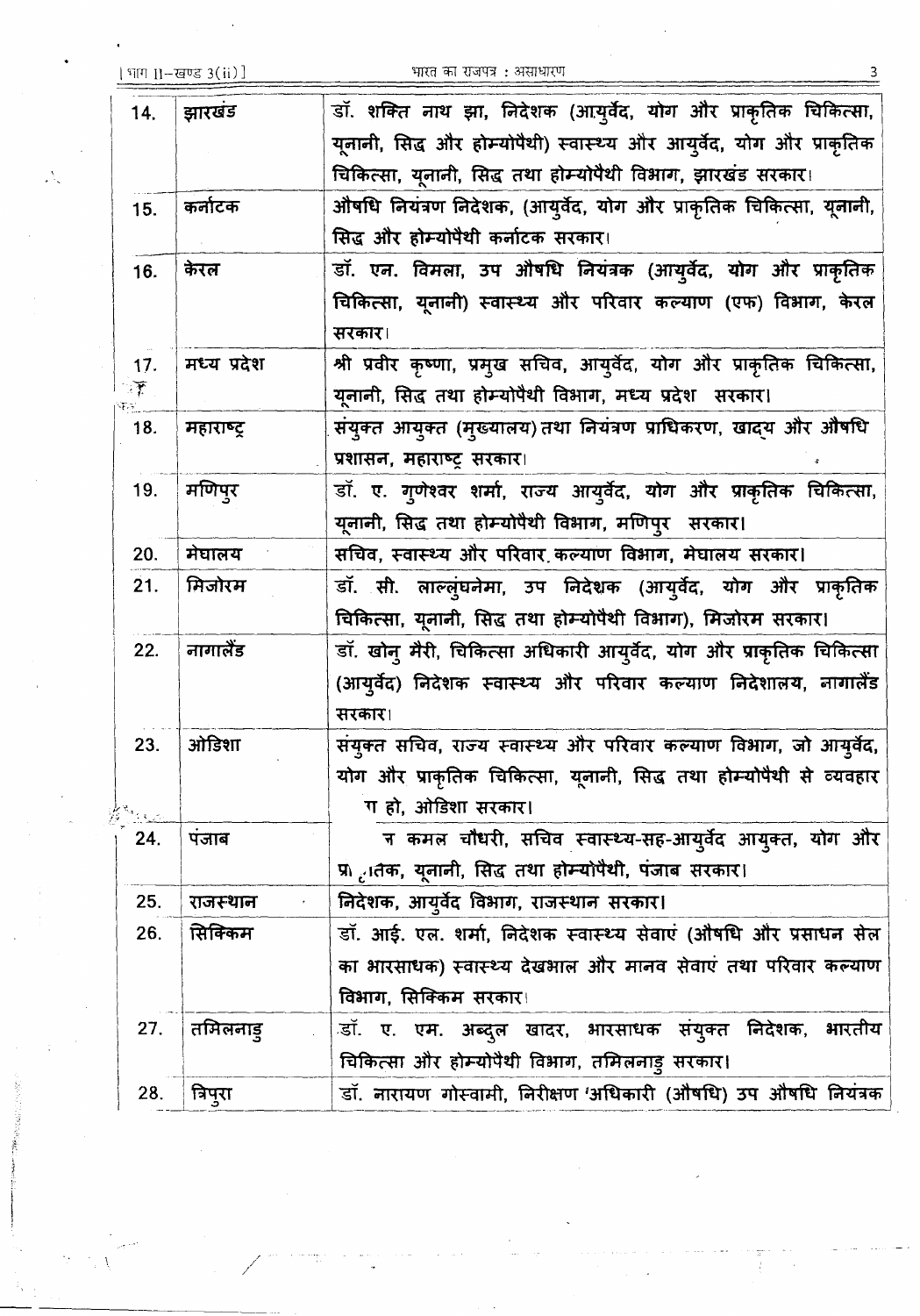THE GAZETTE OF INDIA : EXTRAORDINARY

[PART III-SEC. 3(ii)]

|     |               | का कार्यालय, स्वास्थ्य और परिवार कल्याण,विभाग, त्रिपुरा सरकार।            |
|-----|---------------|---------------------------------------------------------------------------|
| 29. | उत्तर प्रदेश  | प्रो. आर.आर.चौधरी, अन् <b>जापन प्राधिकारी और निदेशक आयुर्वेद सेवा</b> एं, |
|     |               | उत्तर प्रदेश सरकार।                                                       |
| 30. | उत्तराखंड     | डॉ. येतेन्द्र सिंह रावत, सहायक औषधि नियंत्रण, आयुर्वेद, योग और            |
|     |               | प्राकृतिक चिकित्सा, यूनानी, सिद्ध तथा होम्योपैथी निदेशालय, उत्तराखंड      |
|     |               | सरकार।                                                                    |
| 31. | पश्चिमी बंगाल | डॉ. सी. एम. घोष, निदेशक औषधि नियंत्रण (आधुनिक चिकित्सा और                 |
|     |               | आईएसएम औषधि) स्वास्थ्य और परिवार कल्याण विभाग, पश्चिमी                    |
|     |               | बंगाल सरकार।                                                              |
| 32. | अंदमान और     | आयुक्त सह सचिव (स्वास्थ्य) अंदमान और निकोबार प्रशासन।                     |
|     | निकोबार       |                                                                           |
| 33. | चंडीगढ़       | डॉ. एन. एस. भारदवाज, उप निदेशक (आयुर्वेद), चंडीगढ़ प्रशासन।               |
| 34. | दादरा और नागर | डॉ. एम. वी. ढोडिया, औषधि अनुज़प्ति प्राधिकरण, स्वास्थ्य और लोक            |
|     | हवेली         | स्वास्थ्य सेवा विभाग, दादरा और नागर हवेली प्रशासन।                        |
| 35. | दमन और दीव    | श्री धर्मेश अग्रवाल, औषधि अनुज़प्ति प्राधिकरण, दमन और दीव संघ             |
|     |               | राज्यक्षेत्र का प्रशासन।                                                  |
| 36. | तक्षदवीप      | श्री वी. सी. पांडे, सचिव स्वास्थ्य और अध्यक्ष राज्य स्वास्थ्य सोसाइटी,    |
|     |               | लक्षदवीप संघ राज्य क्षेत्र का प्रशासन।                                    |
| 37. | पुडुचेरी      | श्री जी. रागेश चंद्र, सचिव, स्वास्थ्य, प्ड्ड्चेरी सरकार।                  |

- 2. स्वास्थ्य और परिवार कल्याण मंत्रालय, आयुर्वेद, योग और प्राकृतिक चिकित्सा, यूनानी, सिद्ध और होम्योपैथी, विभाग में औषधि से व्यवहार करने वाला संयुक्त सचिव, आयुर्वेद, सिद्ध और युनानी औषधि परामर्श समिति (ए.एस.यू.डी.सी.) का अध्यक्ष होगा और आयुर्वेद, सिद्ध और यूनाट्ट औषधि से व्यवहार करने वाला सलाहकार (आयुर्वेद) या सयुंक्त सलाहकार (आयुर्वेद) आयुर्वेद, सिर्ढे और यूनानी सलाहकार समिति का सदस्य सचिव होगा।
- 3. आयुर्वेद, सिद्ध और यूनानी परामर्श समिति की अवधि इस अधिसूचना के राजपत्र में प्रकाशन की तारीख से पांच वर्ष की रहेगी।
- 4. आयुर्वेद, सिद्ध और यूनानी औषधि परामर्श समिति के किसी सदस्य के स्थातांतरण या प्रतिनियुक्ति या सेवा निवृत्त होने की दशा में, कथित पद पर आसीन अधिकारी आयुर्वेद, सिर्ब और यूनानी औषधि परामर्श समिति की बैठकों में भाग लेने में अपने-अपने राज्य या संघ राज्य क्षेत्र का प्रतिनिधित्व करेंगे।

[फा. सं. के. 11026/2/2011-डी.सी.सी(आयुष) बाला प्रसाद, संयुक्त सं<sup>चिव</sup>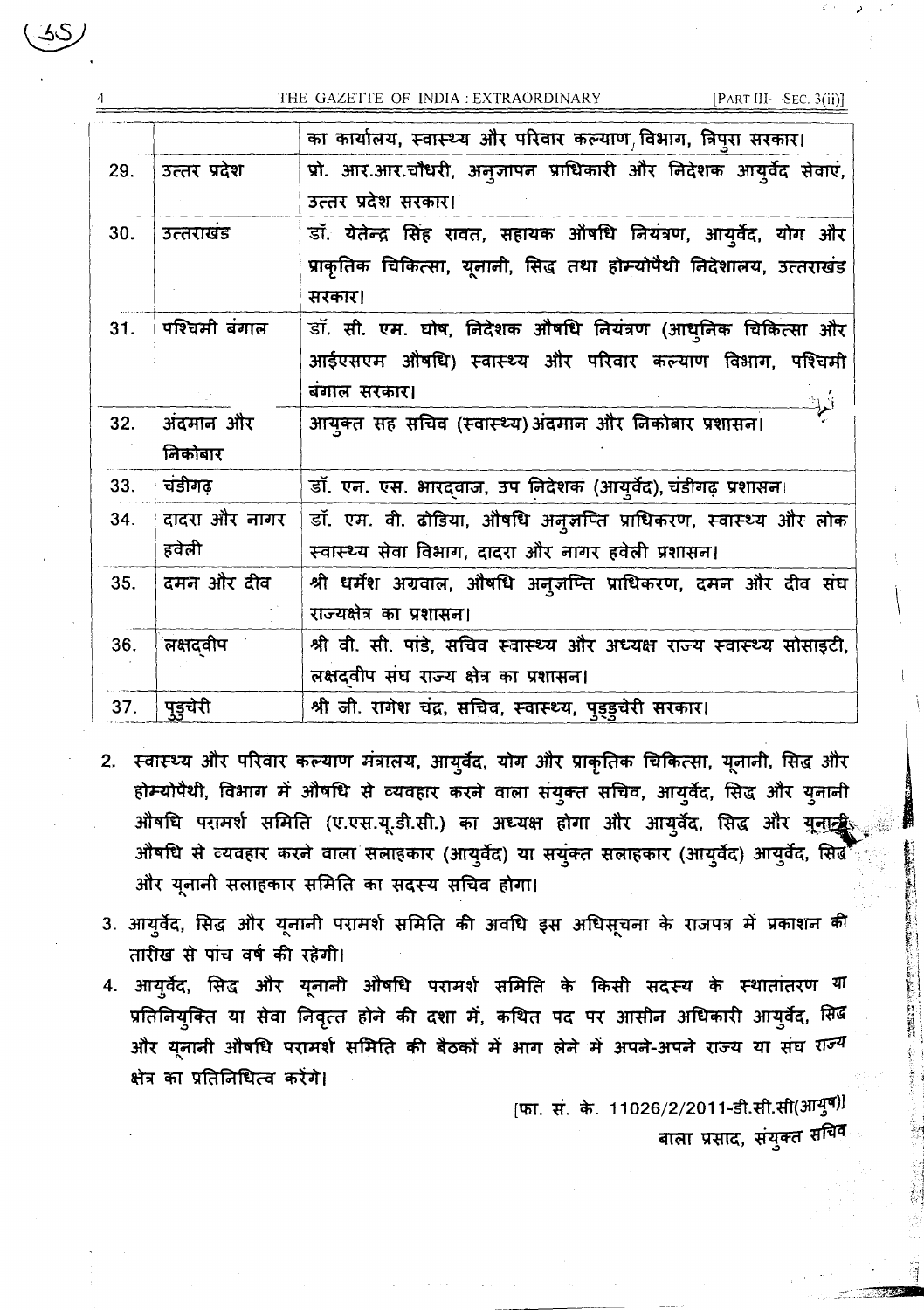## **MINISTRY OF HEALTH AND FAMILY WELFARE**

## **(Department of Ayurveda, Yoga and Naturopathy, Unani, Siddha and Homocopathy)**

#### **NOTIFICATION**

### New Delhi, 30th December, 2013

**S.O. 3909(E).**—In exercise of the powers conferred by Section 331) of the Drugs and Cosmetics Act, 1940 (23 of 1940) and in supersession of the notification of the Government of India in the Ministry of Health and Family Welfare, Department of Ayurveda, Yoga and Naturopathy, Unani, Siddha and Homoeopathy, published in the Gazette of India, Fxtraordinary, Part II, Section 3, Sub-section (ii), 'ide number SO. 1406 (E), dated the 23rd September, 2005, except as respects things done or omitted to be done before such supersession, the Central Government hereby constitutes the Ayurvedic, Siddha and Unani Drugs Consultative Committee with representatives of Central Government, State  $G$  gernments and the Government of Union Territories as specified in column (2) of the Table and members as specified in  $\mathcal{L}$ umn (3) of the said Table, namely:—

| S. No.            | Representatives    | <b>Members</b>                                                                                                                                                                                                  |
|-------------------|--------------------|-----------------------------------------------------------------------------------------------------------------------------------------------------------------------------------------------------------------|
| $\left( 1\right)$ | (2)                | (3)                                                                                                                                                                                                             |
| $\mathbf{I}$ .    | Central Government | Joint Secretary of Department of Ayurveda, Yoga and Naturopathy, Unani,<br>Siddha and Homoeopathy dealing with Ayurveda, Siddha and Unani Drugs,<br>Government of India.                                        |
| 2.                | Central Government | Advisor or Joint Advisor (Ayurveda), Department of Ayurveda, Yoga and<br>Naturopathy, Unani, Siddha and Homoeopathy, dealing with drugs,<br>Government of India.                                                |
| 3.                | Andhra Pradesh     | Commissioner of Ayurveda, Yoga and Naturopathy, Unani, Siddha and<br>Homoeopathy, Government of Andhra Pradesh.                                                                                                 |
| 4.                | Arunachal Pradesh  | Dr. Inya Lingu, Drugs Licensing Authority (ASU), Department of Health<br>and Family Welfare, Government of Arunachal Pradesh.                                                                                   |
| 5.                | Assam              | Sri Munin Chandra Deka, Additional Drug Controller, Director of Health<br>Services, Government of Assam.                                                                                                        |
| 6.                | Bihar              | Secretary, Department of Health, Government of Bihar.                                                                                                                                                           |
| 7.<br>ăşb.,       | Chhattisgarh.      | Dr. G.S. Badesha, Director, Directorate of Ayurveda, Yoga<br>and<br>Siddha<br>Naturopathy,<br>Unani,<br>and<br>Homoeopathy,<br>Government<br>of<br>Chhattisgarh.                                                |
| 8.                | Delhi              | Dr. Nilesh Ahuja, Deputy Director (Indian System of Medicine) Directorate<br>of Indian System of Medicine and Homoeopathy, Government of National<br>Capital Territory of Delhi.                                |
| 9.                | Goa                | Director (Food and Drugs), Directorate of Food and Drugs Administration,<br>Public Health Department, Government of Goa.                                                                                        |
| 10.               | Gujarat            | Joint Commissioner (Ayurveda Medicine), Food and Drug Control<br>Administration, Government of Gujarat.                                                                                                         |
| 11.               | Haryana            | Dr. Sangeeta Nehra, Director (Ayurveda, Yoga and Naturopathy, Unani,<br>Siddha and Homoeopathy), Health and Ayurveda, Yoga and Naturopathy,<br>Unani, Siddha and Homoeopathy Department, Government of Haryana. |
| 12.               | Himachal Pradesh   | Director (Ayurveda), Department of Ayurveda, Government of Himachal<br>Pradesh.                                                                                                                                 |
| 13.               | Jammu and Kashmir  | Shri Manoj Kumar Dwivedi, Secretary, Health and Medical Education<br>Department, Government of Jammu and Kashmir.                                                                                               |
| 14.               | Jharkhand          | Dr. Shakti Nath Jha, Director Ayurveda, Yoga and Naturopathy, Unani,<br>Siddha and Homoeopathy Department of Health, Medical Education and<br>Family Welfare, Government of Jharkhand.                          |
| 15.               | Karnataka          | Director and Drugs Controller, Department of Ayurveda, Yoga and                                                                                                                                                 |

**TABLE** 

*83 f/;3-2*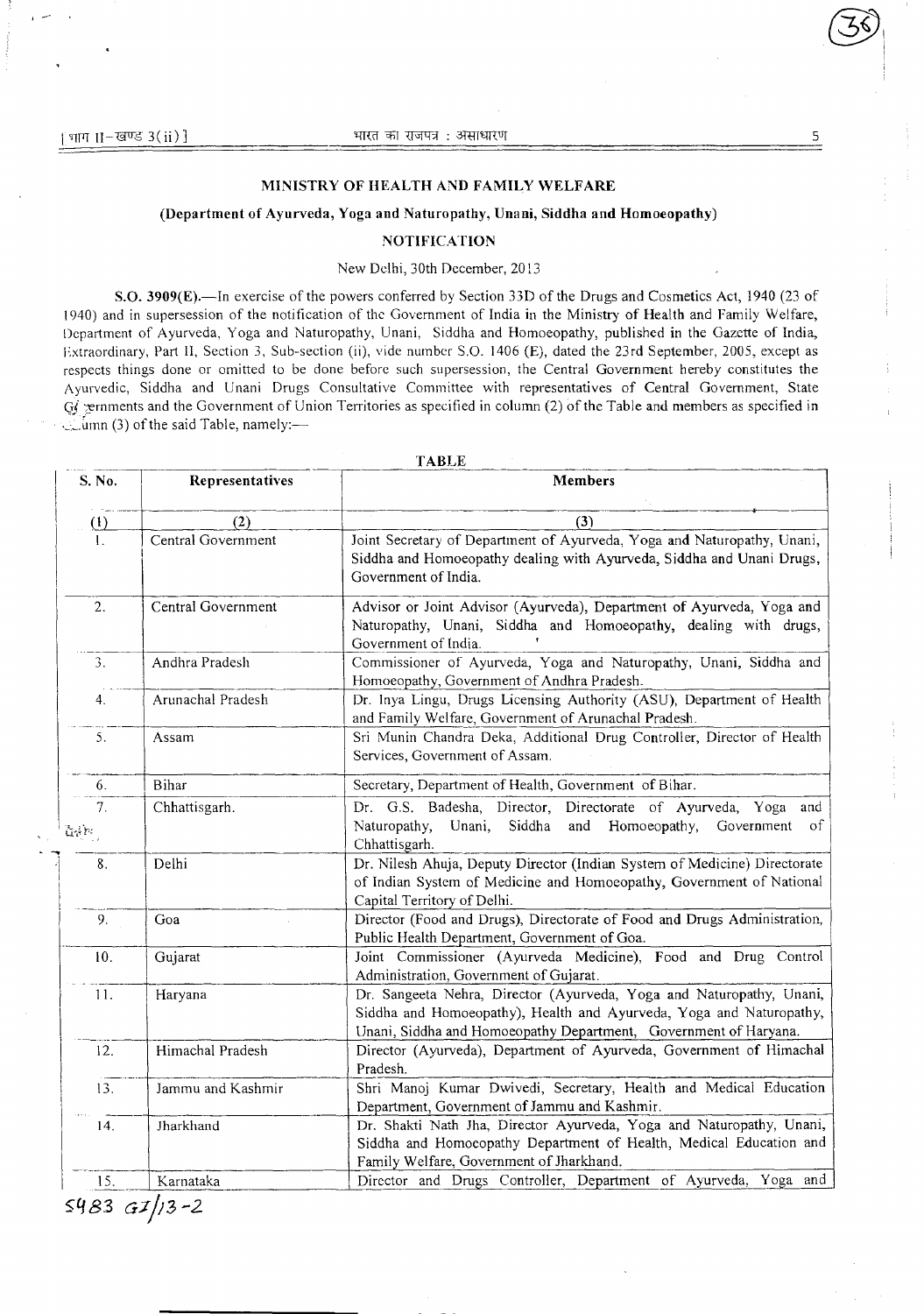6 THE GAZETTE OF INDIA: EXTRAORDINARY [PART III-SEC. 3(ii)]

erenge<br>September

|     |                        | Naturopathy, Unani, Siddha and Homoeopathy, Government of Karnataka.                                                                 |
|-----|------------------------|--------------------------------------------------------------------------------------------------------------------------------------|
| 16. | Kerala                 | Dr. N. Vimala, Deputy Drugs Controller (Ayurveda, Siddha, Unani), Health<br>and Family Welfare (F) Department, Government of Kerala. |
| 17. | Madhya Pradesh         | Shri. Praveer Krishna, Principal Secretary, Department of Ayurveda, Yoga                                                             |
|     |                        | and Naturopathy, Unani, Siddha and Homoeopathy, Government of Madhya                                                                 |
|     |                        | Pradesh.                                                                                                                             |
| 18. | Maharashtra            | Joint Commissioner (Headquarters) and Controlling Authority, Food and                                                                |
|     |                        | Drug Administration, Government of Maharashtra.                                                                                      |
| 19. | Manipur                | Dr. A. Guneshwor Sharma, State Ayurveda, Yoga and Naturopathy, Unani,                                                                |
|     |                        | Siddha and Homoeopathy Officer, Medical Directorate, Government of                                                                   |
|     |                        | Manipur.                                                                                                                             |
| 20. | Meghalaya              | Secretary, Health and Family Welfare Department, Government of                                                                       |
|     |                        | Meghalaya.                                                                                                                           |
| 21. | Mizoram                | Dr. C. Lallunghnema, Deputy Director (Ayurveda, Yoga and Naturop                                                                     |
|     |                        | Unani, Siddha and Homoeopathy), Health and Family Welfare Depart: fent,                                                              |
|     |                        | Government of Mizoram.                                                                                                               |
| 22. | Nagaland               | Dr. Khonuo Mary, Medical Officer Ayurveda, Yoga and Naturopathy,                                                                     |
|     |                        | Unani, Siddha and Homoeopathy (Ay.)                                                                                                  |
|     |                        | Directorate of Health and Family Welfare, Government of Nagaland.                                                                    |
| 23. | Odisha                 | Joint Secretary dealing with Ayurveda, Yoga and Naturopathy, Unani,                                                                  |
|     |                        | Siddha and Homoeopathy matters, State Health and Family Welfare                                                                      |
|     |                        | Department, Government of Odisha.                                                                                                    |
| 24. | Punjab                 | Shri Raj Kamal Choudhary, Secretary Health-cum-Commissioner Ayurveda,                                                                |
|     |                        | Yoga and Naturopathy, Unani, Siddha and Homoeopathy, Government of                                                                   |
|     |                        | Punjab.                                                                                                                              |
| 25. | Rajasthan              | Director, Department of Ayurveda, Government of Rajasthan                                                                            |
| 26. | Sikkim                 | Dr. I.L. Sharma, Director Health Services (In-charge of Drugs and                                                                    |
|     |                        | Cosmetics Cell), Department of Health Care, Human Services and Family                                                                |
|     |                        | Welfare, Government of Sikkim.                                                                                                       |
| 27. | Tamil Nadu             | Dr. A.M. Abdul Khadhar, Joint Director in-charge, Indian Medicine and                                                                |
|     |                        | Homoeopathy Department, Government of Tamil Nadu.                                                                                    |
| 28. | Tripura                | Dr. Narayan Goswami, Inspecting Officer (Drugs), Office of the Deputy                                                                |
|     |                        | Drugs Controller, Health and Family Welfare Department, Government of                                                                |
|     |                        | Tripura.                                                                                                                             |
| 29. | Uttar Pradesh          | Professor RR Chaudhary, Licensing Authority and Director Ayurvedic                                                                   |
|     |                        | Services, Government of Uttar Pradesh.                                                                                               |
| 30, | Uttarakhand            | Dr. Yatendra Singh Rawat, Assistant Drug Controller, Directorate o.                                                                  |
|     |                        | Ayurveda, Yoga and Naturopathy, Unani, Siddha and Homoeopathy,                                                                       |
|     |                        | Government of Uttarakhand.                                                                                                           |
| 31. | West Bengal            | Dr. C.M. Ghosh, Director Drug Control (Modern Medicine and ISM Drugs),                                                               |
|     |                        | Health and Family Welfare Department, Government of West Bengal.                                                                     |
| 32. | Andaman and Nicobar    | Nicobar<br>Commissioner-cum-Secretary<br>(Health),<br>Andaman<br>and                                                                 |
|     | Islands                | Administration.                                                                                                                      |
| 33. | Chandigarh             | Director<br>Deputy<br>(Ayurveda),<br>Chandigarh<br>Dr.<br>N.S.<br>Bhardwaj,                                                          |
|     |                        | Administration.                                                                                                                      |
| 34. | Dadra and Nagar Haveli | Dr. M.V. Dhodia, Drugs Licensing Authority, Department of Medical and                                                                |
|     |                        | Public Health Services, Dadra and Nagar Haveli Administration.                                                                       |
| 35. | Daman and Diu          | Shri Dharmesh Agarwal, Drug Licensing Authority, Administration of                                                                   |
|     |                        | Union Territory of Daman and Diu.                                                                                                    |
| 36. | Lakshadweep            | Shri V.C. Pandey, Secretary Health and Chairman of State Health Society,                                                             |
|     |                        | Administration of the Union Territory of Lakshadweep.                                                                                |
| 37. | Puducherry             | Shri G. Ragesh Chandra, Secretary, Health, Government of Puducherry.                                                                 |

l,

<u> 1999 - Johann Barnett, f</u>

 $\frac{1}{2}$